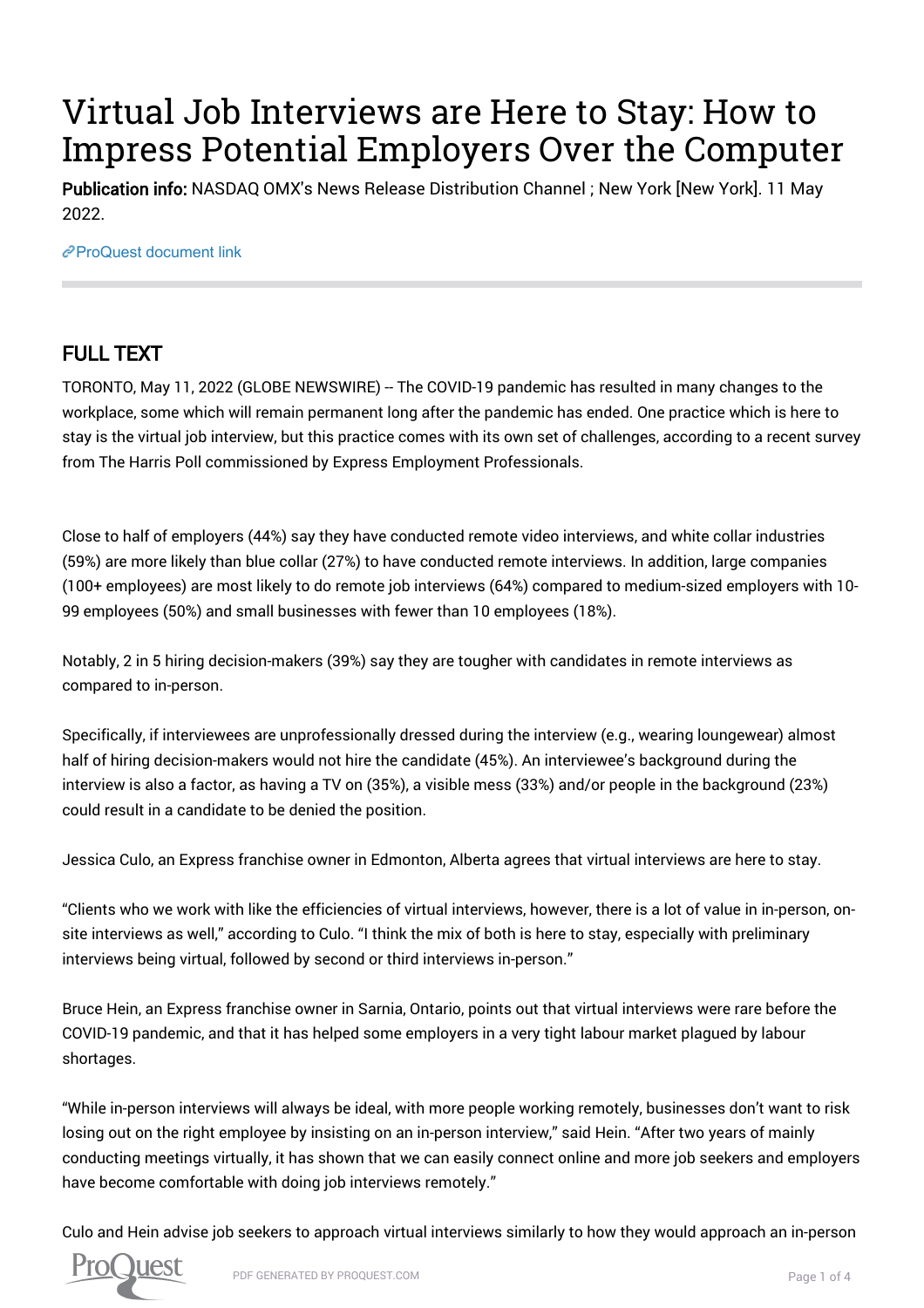interview.

"Poor technology, physical distractions, inappropriate appearance and dress, or taking the call in an inappropriate environment are all discouraging signs for most employers," said Culo. "Especially when so many roles are now remote or hybrid, employers expect to see that a candidate conducts themselves virtually for an interview in line with how they would be expected to be during work hours."

"Most hiring managers understand that with a virtual interview, there are opportunities for technical difficulties or an appearance from your pet or a family member and we have all learned to be more understanding and flexible during the pandemic," said Hein. "However, dressing appropriate remains important, as well as staying focused during the interview. Don't let your eyes wander and give your interviewer the impression you aren't engaged or are multitasking, because that's a definite way to rule yourself out of the running."

When it comes to their tips for a successful interview, Hein recommends "doing a practice run of the technology ahead of time. Make sure you've downloaded the meeting platform and know how to access it, determine ahead of time the best place in your home to do the interview that's quiet and has decent lighting, cut out distractions by closing other windows on your computer, and putting your phone away, and of course, dress for the job you want."

Culo reminds interviewees that many of the same etiquette rules apply to virtual job interviews.

"Do not be late. For whatever reason, we see employers less likely to notice if an interview is a minute or two late in-person, compared to virtual, so log in 10 minutes early to ensure that you do not have any connectivity issues," said Culo. "Most platforms will notify the interviewer that you are ready (early) and that is something they like to see, as well. Always be ready with some questions to ask and follow up with an email to thank the interviewer for their time."

Whether a job interview is taking place in-person or virtually, candidates should always try to be professional and make a good impression to potential employers, according to Express Employment International CEO Bill Stoller.

"Virtual job interviews can be convenient for job seekers who cannot always travel for job interviews and can allow employers to widen their search area to find the talent they need," said Stoller. "But in order for virtual job interviews to be successful, both sides need to treat it similarly to how they would an in-person interview by being professional and being prepared with the useful questions and answers."

#### Survey Methodology

The survey was conducted online within Canada by The Harris Poll on behalf of Express Employment Professionals between Nov. 10 and Dec. 2, 2021, among 510 Canadian hiring decision-makers (defined as adults ages 18+ in Canada who are employed full-time or self-employed, work at companies with more than one employee, and have full/significant involvement in hiring decisions at their company). Data were weighted where necessary by company size to bring them into line with their actual proportions in the population.

If you would like to arrange for an interview to discuss this topic, please contact Ana Curic at (613) 858-2622 or email Ana@MapleLeafStrategies.com.

#### About Bill Stoller

William H. "Bill" Stoller is chairman and chief executive officer of Express Employment International. Founded in Oklahoma City, Oklahoma, the international staffing franchisor supports the Express Employment Professionals

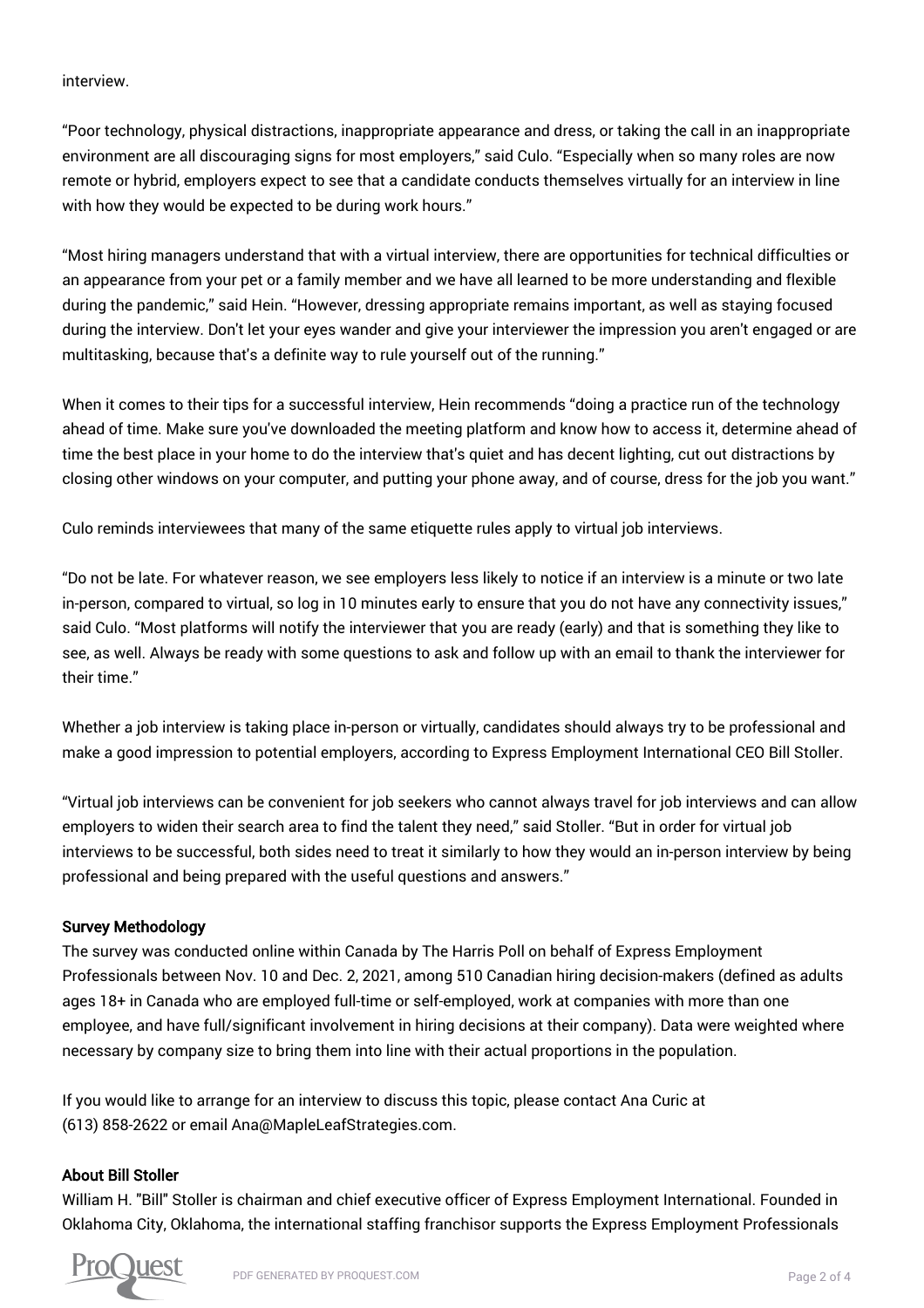franchise and related brands. The Express franchise brand is an industry-leading, international staffing company with franchise locations in the U.S., Canada, South Africa, Australia and New Zealand.

#### About Express Employment Professionals

At Express Employment Professionals, we're in the business of people. From job seekers to client companies, Express helps people thrive and businesses grow. Our international network of franchises offers localized staffing solutions to the communities they serve across the U.S., Canada, South Africa, Australia and New Zealand, employing 586,000 people globally in 2021 and 10 million since its inception. For more information, visit ExpressPros.com/CA.

A photo accompanying this announcement is available at https://www.globenewswire.com/NewsRoom/AttachmentNg/1a2abca8-4c89-45f9-bad7-8f6a56887a5a

> Reasons Employers Pass ON JOB SEEKERS AFTER VIRTUAL JOB INTERVIEWS **HEARING HAVING** VISIBLE UNPROFESSIONAL TV ON MESS IN THE DRESS BACKEROUND

Reasons Employers Pass on Job Seekers After Virtual Interview

Reasons Employers Pass on Job Seekers After Virtual Interview

### DETAILS

| Subject:                       | Employees; Employment; Employment interviews; COVID-19                    |
|--------------------------------|---------------------------------------------------------------------------|
| <b>Business indexing term:</b> | Subject: Employees Employment Employment interviews                       |
| Location:                      | New Zealand; Australia; South Africa; United States--US; Canada; Oklahoma |